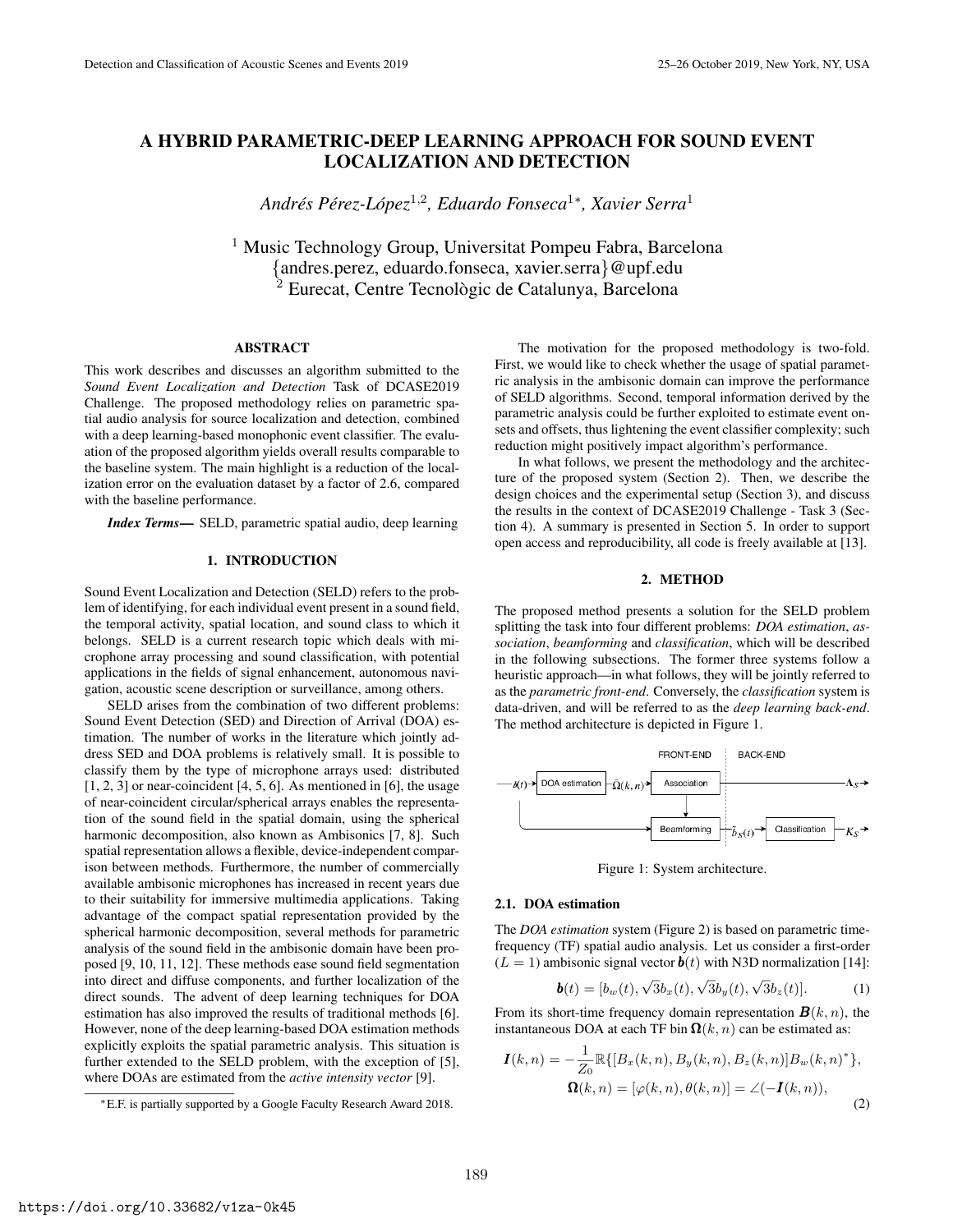

Figure 2: DOA estimation architecture.

where  $I(k, n)$  stands for the *active intensity vector* [9],  $Z_0$  is the characteristic impedance of the medium, \* represents the complex conjugate operator, and ∠ is the spherical coordinates angle operator, expressed in terms of azimuth  $\varphi$  and elevation  $\theta$ .

It is desirable to identify the TF regions of  $\Omega(k, n)$  which carry information from the sound events, and discard the rest. Three binary masks are computed with that aim. The first mask is the *energy density mask*, which is used as an activity detector. The energy density  $E(k, n)$  is defined as in [15]:

$$
E(k,n) = \frac{|B_w(k,n)|^2 + ||[B_x(k,n), B_y(k,n), B_z(k,n)]||^2}{2Z_0c},
$$
\n(3)

with  $c$  being the sound speed. A gaussian adaptive thresholding algorithm is then applied to  $E(k, n)$ , which selects TF bins with local maximum energy density, as expected from direct sounds.

The *diffuseness mask* selects the TF bins with high energy propagation. Diffuseness  $\Psi(k, n)$  is defined in [16] as:

$$
\Psi(k,n) = 1 - || \langle \mathbf{I}(k,n) \rangle || / (c \langle E(k,n) \rangle), \tag{4}
$$

where  $\langle \cdot \rangle$  represents the temporal expected value.

The third mask is the *DOA variance mask*. It tries to select TF regions with small standard deviation<sup>1</sup> with respect to their neighbor bins—a characteristic of sound fields with low diffuseness [12].

The three masks are then applied to the DOA estimation, obtaining the TF-filtered DOAs  $\bar{\mathbf{\Omega}}(k, n)$ . Finally, a median filter is applied, with the aim of improving DOA estimation consistency and removing spurious TF bins. The median filter is applied in a TF bin belonging to  $\Omega(k, n)$  only if the number of TF bins belonging to  $\Omega(k, n)$  in its vicinity is greater than a given threshold  $B_{min}$ . The resulting filtered DOA estimation is referred to as  $\tilde{\mathbf{\Omega}}(k, n)$ .

# 2.2. Association

The association step (Figure 3) tackles the problem of assigning the time-frequency-space observation  $\tilde{\mathbf{\Omega}}(k, n)$  to a set of events, each one having a specific onset, offset and location. First, DOA estimates are resampled into *frames* of the task's required length (0.02 s). In what follows, frames will be represented by index  $m$ . An additional constraint is applied: for a given window  $n_0$ , the DOA estimates  $\tilde{\mathbf{\Omega}}(k, n_0)$  are assigned to the corresponding frame  $m_0$  only if the number of estimates is greater than a threshold  $K_{min}$ .

Next, the standard deviation in azimuth ( $\sigma_{\varphi}$ ) and elevation ( $\sigma_{\theta}$ ) of the frame-based DOA estimates  $\tilde{\mathbf{\Omega}}(k, m)$  are compared to a threshold value ( $\sigma_{max}$ ), and the result is used to estimate the framebased event overlapping amount  $o(m)$ :

$$
o(m) = \begin{cases} 1, & \text{if } \sigma_{\varphi}/2 + \sigma_{\theta} < \sigma_{max}, \\ 2, & \text{otherwise.} \end{cases}
$$
 (5)

The clustered values  $\Omega_{\text{cluster}}(m)$  are then computed as the  $K =$  $o(m)$  centroids of  $\tilde{\mathbf{\Omega}}(k,m)$ , using a modified version of K-Means which minimizes the central angle distance. Notice that, for  $o(m) = 1$ , the operation is equivalent to the median.

The following step is the grouping of clustered DOA values into events. Let us define  $\Omega<sub>S</sub>(m)$  as the frame-wise DOA estimations belonging to the event  $S$ . A given clustered DOA estimation  $\Omega_{\text{cluster}}(m)$  belongs to the event S if the following criteria are met:

- The central angle between  $\Omega_{\text{cluster}}(m)$  and the median of  $\Omega_S(m)$  is smaller than a given threshold  $d_{max}^{\text{ANGLE}}$ , and
- The frame distance between M and the closest frame of  $\Omega_s(m)$ is smaller than a given threshold  $d_{max}^{\text{FRAME}}$ .

The resulting DOAs  $\Omega_S(m)$  are subject to a postprocessing step with the purpose of delaying event onsets in frames where  $o(m) > 2$ , and discarding events shorter than a given minimum length. Finally, the frame-based event estimations are converted into *metadata annotations* in the form  $\Lambda_S = (\Omega_S, \text{onset}_S, \text{offset}_S)$ .

#### 2.3. Beamforming

The last step performed in the front-end is the input signal segmentation. The spatial and temporal information provided by the annotations  $\Lambda_S$  are used to produce monophonic signal estimations of the events,  $b_S(t)$ , as the signals captured by a virtual hypercardioid:

$$
\tilde{b}_S(t) = \mathbf{Y}(\mathbf{\Omega}_S)\mathbf{b}^\mathsf{T}(t),\tag{6}
$$

where  $\mathbf{Y}(\mathbf{\Omega}_S) = [Y_w(\mathbf{\Omega}_S), Y_x(\mathbf{\Omega}_S), Y_y(\mathbf{\Omega}_S), Y_z(\mathbf{\Omega}_S)]$  is the set of real-valued spherical harmonics up to order  $L = 1$  evaluated at  $\Omega_S$ .

#### 2.4. Deep learning classification back-end

The parametric front-end performs DOA estimation, temporal activity detection and time/space segmentation, and produces monophonic estimations of the events,  $b_S(t)$ . Then, the back-end classifies the resulting signals as belonging to one of a target set of 11 classes. Therefore, the multi-task nature of the front-end allows us to define the back-end classification task as a simple multi-class problem, even though the original SELD task is multi-label. It must be noted, however, that due to the limited directivity of the firstorder beamformer, the resulting monophonic signals can present a certain leakage from additional sound sources when two events overlap, even when the annotations  $\Lambda_S$  are perfectly estimated.

The classification method is divided into two stages. First, the incoming signal is transformed into the log-mel spectrogram and split into TF patches. Then, the TF patches are fed into a single-mode based on a Convolutional Recurrent Neural Network (CRNN), which outputs probabilities for event classes  $k \in$  ${1...K}$ , with  $K = 11$ . Predictions are done at the event-level (not at the frame level), since the temporal activities have been already determined by the front-end.

<sup>&</sup>lt;sup>1</sup>In this work, all statistical operators for angular position refer to the 2π-*periodic* operator for azimuth, and the standard operator for elevation.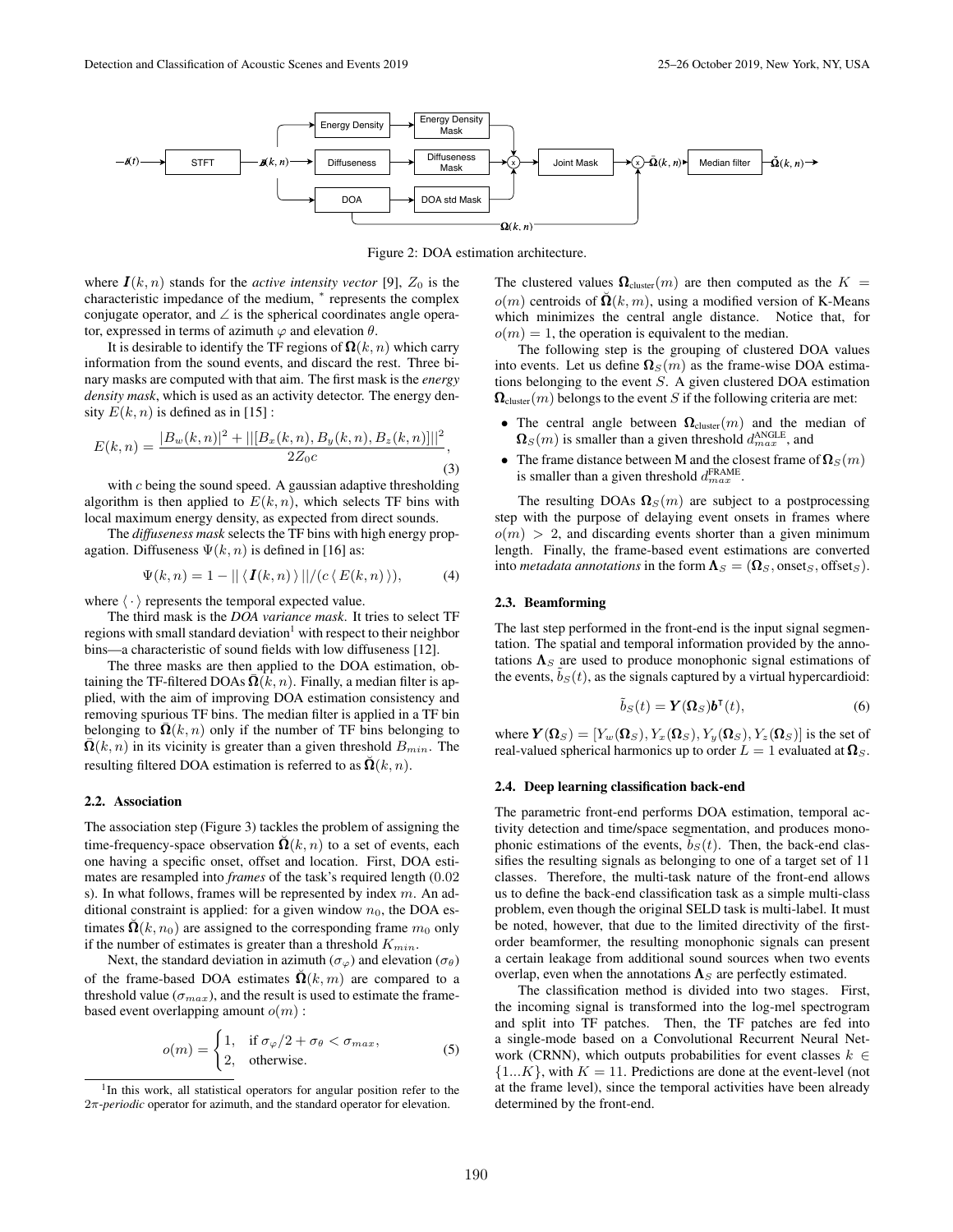

Figure 3: Association architecture.

The proposed CRNN is depicted in Figure 4. It presents three convolutional *blocks* to extract local features from the input representation. Each convolutional block consists of one convolutional layer, after which the resulting feature maps are passed through a ReLU non-linearity [17]. This is followed by a max-pooling operation to downsample the feature maps and add invariance along the frequency dimension. The target classes vary to a large extent in terms of their temporal dynamics, with some of them being rather impulsive (e.g., *Door slam*), while others being more stationary (e.g., *Phone ringing*). Therefore, after stacking the feature maps resulting from the convolutional blocks, this representation is fed into one bidirectional recurrent layer in order to model discriminative temporal structures. The recurrent layer is followed by a Fully Connected (FC) layer, and finally a 11-way softmax classifier layer produces the event-level probabilities. Dropout is applied extensively. The loss function used is categorical cross-entropy. The model has ∼175k weights.



Figure 4: Back-end architecture.

# 3. EXPERIMENTS

#### 3.1. Dataset, evaluation metrics and baseline system

We use the TAU Spatial Sound Events 2019 - Ambisonic, which provides first-order ambisonic recordings. Details about the recording format and dataset specifications can be found in [18]. The dataset features a vocabulary of 11 classes encompassing human sounds and sound events typically found in indoor office environments. The dataset is split into a development and evaluation sets. The development set consists of a four fold cross-validation setup.

The SELD task is evaluated with individual metrics for SED (F-score (*F*) and error rate (*ER*) calculated in one-second segments) and DOA estimation (DOA error (*DOA*) and frame recall (*FR*) calculated frame-wise) [6]. The *SELD score* is an averaged summary of the system performance.

The baseline system features a CRNN that jointly performs DOA and SED through multi-task learning [6]. Baseline results are shown in Table 2.

# 3.2. Parametric front-end

Based on the method's exploratory analysis, we propose the following set of parameter values, which are shown in Table 1.

Table 1: Parameter values for the selected configuration. Top: *DOA analysis* parameters. Bottom: *Association* parameters.

| Parameter                                          | Unit   | Value                         |
|----------------------------------------------------|--------|-------------------------------|
| STFT window size                                   | sample | 256                           |
| analysis frequency range                           | Hz.    | [0,8000]                      |
| time average vicinity radius $r$                   | bin    | 10                            |
| diffuseness mask threshold $\Psi_{max}$            |        | 0.5                           |
| energy density filter length                       | bin    | 11                            |
| std mask vicinity radius                           | bin    | $\mathfrak{D}_{\mathfrak{p}}$ |
| std mask normalized threshold                      |        | 0.15                          |
| median filter minimum ratio $B_{min}$              |        | 0.5                           |
| median filter vicinity radius $(k,n)$              | bin    | (20, 20)                      |
| resampling minimum valid bins $K_{min}$            | hin    | 1                             |
| overlapping std threshold $\sigma_{max}$           | degree | 10                            |
| grouping maximum angle $d_{max}^{\text{ANGLE}}$    | degree | 20                            |
| grouping maximum distance $d_{max}^{\text{FRAME}}$ | frame  | 20                            |
| event minimum length                               | frame  | 8                             |

# 3.3. Deep learning classification back-end

We use the provided four fold cross-validation setup. Training and validation stages use the outcome of an *ideal* front-end, where the groundtruth DOA estimation and activation times are used to feed the beamformer for time-space segmentation. Conversely, we test the trained models with the signals coming from the *complete* frontend described in Section 2. We conducted a set of preliminary experiments with different types of networks including a VGG-like net, a less deep CNN [19], a Mobilenetv1 [20] and a CRNN [21]. The latter was found to stand out, and we explore certain facets of the CRNN architecture and the learning pipeline.

Sound events in the dataset last from  $\sim$  0.2 to 3.3 s. First, clips shorter than 2s are replicated to meet this length. Then, we compute TF patches of log-mel spectrograms of  $T = 50$  frames (1) s) and  $F = 64$  bands. The values come from the exploration of  $T \in \{25, 50, 75, 100\}$  and  $F \in \{40, 64, 96, 128\}$ .  $T = 50$  is the top performing value, roughly coinciding with the median event duration. In turn, more than 64 bands provide inconsistent improvements, at the cost of increasing the number of network weights.

Several variants of the CRNN architecture were explored until reaching the network of Figure 4. This included a small grid search over number of CNN filters, CNN filter size and shape, number of GRU units, number of FC units, dropout [22], learning rate, and the usage of Batch Normalization (BN) [23]. Network extensions (involving more weights) were considered only if providing major improvements, as a measure against overfitting. The main takeaways are: *i)* squared 3x3 filters provide better results than larger filters, *ii)* dropout of 0.5 is critical for overfitting mitigation, *iii)* more than one recurrent layer does not yield improvements, while slowing down training, and *iv)* surprisingly, slightly better performance is attained without BN nor pre-activation [24]. For all exper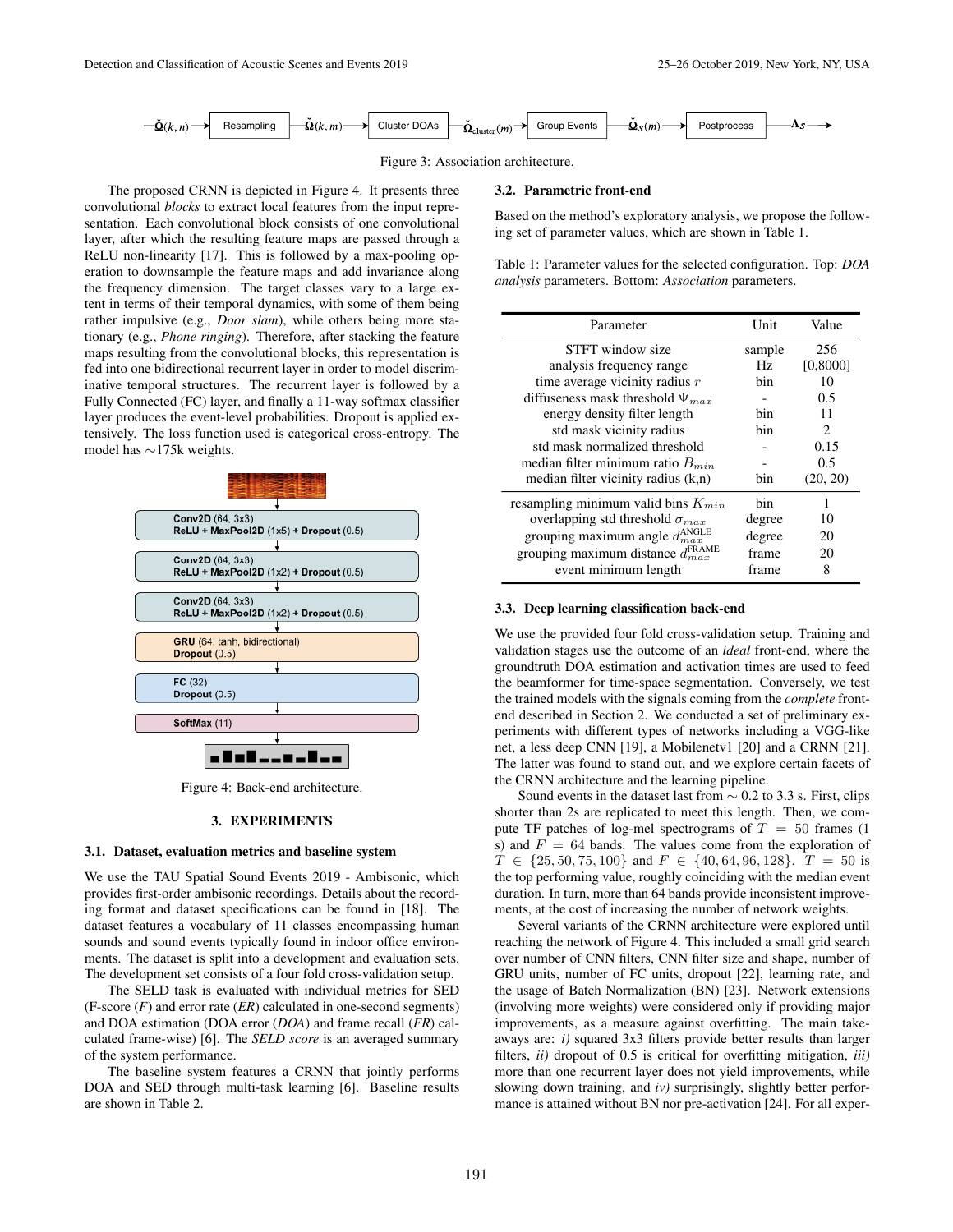iments, the batch size was 100 and Adam optimizer was used [25] with initial learning rate of 0.001, halved each time the validation accuracy plateaus for 5 epochs. Earlystopping was adopted with a patience of 15 epochs, monitoring validation accuracy. Prediction for every event was obtained by computing predictions at the patch level, and aggregating them with the geometric mean to produce a clip-level prediction.

Finally, we apply *mixup* [26] as data augmentation technique. Mixup consists in creating virtual training examples through linear interpolations in the feature space, assuming that they correspond to linear interpolations in the label space. Essentially, virtual TF patches are created on the fly as convex combinations of the input training patches, with a hyper-parameter  $\alpha$  controlling the interpolation strength. Mixup has been proven successful for sound event classification, even in adverse conditions of corrupted labels [27]. It seems appropriate for this task since the front-end outcome can present leakage due to overlapping sources, effectively mixing two sources while only one training label is available, which can be understood as a form of label noise [19]. Experiments revealed that mixup with  $\alpha = 0.1$  boosted testing accuracy in  $\sim 1.5\%$ .

# 4. RESULTS AND DISCUSSION

Table 2: Results for development (top) and evaluation (bottom) sets.

| Method          | ER   | F     | DOA              | FR           | SELD   |
|-----------------|------|-------|------------------|--------------|--------|
| <b>Baseline</b> | 0.34 | 79.9% | $28.5^\circ$     | 85.4%        | 0.2113 |
| Proposed        | 0.32 | 79.7% | $9.1^\circ$      | 76.4%        | 0.2026 |
| Ideal front-end | 0.08 | 93.2% | $\sim 0^{\circ}$ | $\sim 100\%$ | 0.0379 |
| <b>Baseline</b> | 0.28 | 85.4% | $24.6^\circ$     | 85.7%        | 0.1764 |
| Proposed        | 0.29 | 82.1% | $9.3^\circ$      | 75.8%        | 0.1907 |

Table 2 shows the results of the proposed method for both development and evaluation sets, compared to the baseline. Focusing on evaluation results, our method and the baseline obtain similar performance in SED (*ER* and *F*). However, there is a clear difference in the DOA metrics: in our method, *DOA* error is reduced by a factor of 2.6, but *FR* is ∼ 10 points worst. In terms of *SELD score*, our method performs slightly worse than the baseline in evaluation mode, while marginally outperforming it in development mode.

The most relevant observation is the great improvement in *DOA* error. Results suggest that using spatial audio parametric analysis as a preprocessing step can help to substantially improve localization. Figure 5a provides further evidence for this argument: Challenge methods using some kind of parametric preprocessing (*GCC-PHAT* with the microphone dataset, and *Intensity Vector-Based* in ambisonics) obtained in average better *DOA* error results.

Conversely, the front-end fails regarding *FR*. This is probably due to the complexity added by the association step [6], and its lack of robustness under highly reverberant scenarios. Including spectral information at the grouping stage might help to improve *FR* — such information could be provided by the classification back-end, in a similar approach to the baseline system. Another option would be the usage of more sophisticated source counting methods [28, 29].

In order to gain a better insight of the classification back-end performance, Table 2 shows the method results when the testing clips are obtained by feeding the beamformer with groundtruth annotations (*ideal* front-end). In this ideal scenario of DOA performance, the SED metrics show a significant boost. This result sug-



(a) *DOA error* across submissions. Hatched bars denote methods using parametric preprocessing. Horizontal lines depict average DOA error accross different subsets: all methods (solid), parametric methods (dashed), non-parametric methods (dotted).



(b) *SELD score* versus complexity.

Figure 5: DCASE2019 Challenge Task 3 results, evaluation set.

gests that the low *FR* given by the front-end has a severe impact on the back-end performance. Yet, the proposed system reaches similar performance to the baseline system in terms of SED metrics.

Finally, we would like to discuss algorithm complexity among Challenge methods. As depicted in Figure 5b, there is a general trend towards architectures with very high number of weights, as a consequence of the usage of ensembles and large capacity networks. Specifically, 66% of submitted methods employ 1M weights or more, 30% employ 10M or more, and 15% employ 100M or more. Such complexities are several orders of magnitude greater than the baseline (150k weights) or the proposed method (∼175k weights). In this context, our method represents a low-complexity solution to the SELD problem, featuring a number of parameters and a performance comparable to the baseline method.

# 5. CONCLUSION

We present a novel approach for the SELD task. Our method relies on spatial parametric analysis for the computation of event DOAs, onsets and offsets. This information is used to filter the input signals in time and space, and the resulting event estimations are fed into a CRNN which predicts the class to which the events belong; the classification problem is thereby handled from a simple multiclass perspective. The proposed method is able to obtain an overall performance comparable to the baseline system. The localization accuracy achieved by our method greatly improves the baseline performance, suggesting that spatial parametric analysis might enhance performance of SELD algorithms. Moreover, detection and classification performance in our method suffers from a low Frame Recall; improving this metric could lead to promising SELD scores.